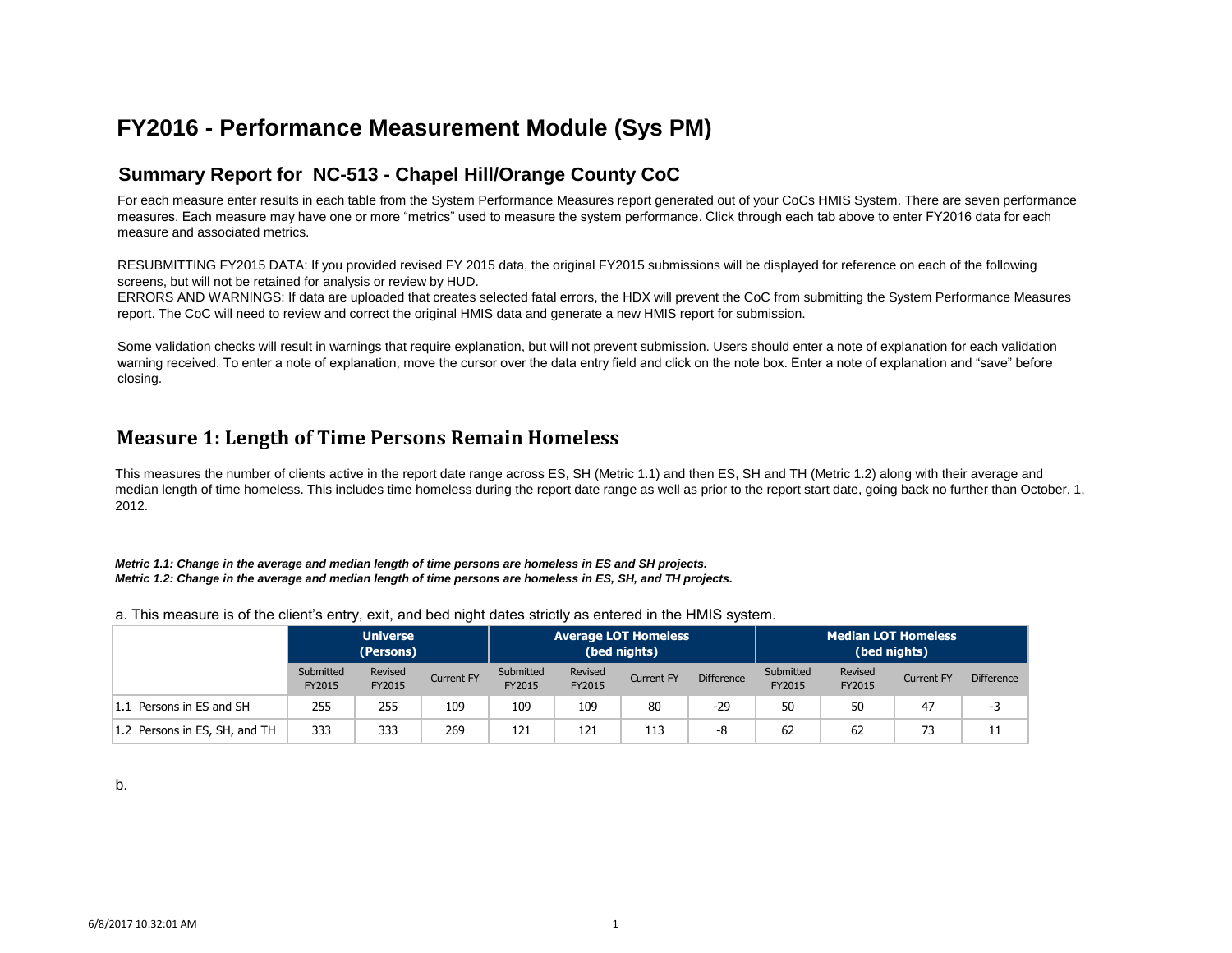This measure includes data from each client's "Length of Time on Street, in an Emergency Shelter, or Safe Haven" (Data Standards element 3.17) response and prepends this answer to the client's entry date effectively extending the client's entry date backward in time. This "adjusted entry date" is then used in the calculations just as if it were the client's actual entry date.

NOTE: Due to the data collection period for this year's submission, the calculations for this metric are based on the data element 3.17 that was active in HMIS from 10/1/2015 to 9/30/2016. This measure and the calculation in the SPM specifications will be updated to reflect data element 3.917 in time for next year's submission.

|                               | <b>Universe</b><br>(Persons) |            |                          | <b>Average LOT Homeless</b><br>(bed nights) |                   |                          | <b>Median LOT Homeless</b><br>(bed nights) |                   |  |  |
|-------------------------------|------------------------------|------------|--------------------------|---------------------------------------------|-------------------|--------------------------|--------------------------------------------|-------------------|--|--|
|                               | Previous FY                  | Current FY | Previous FY              | Current FY                                  | <b>Difference</b> | <b>Previous FY</b>       | <b>Current FY</b>                          | <b>Difference</b> |  |  |
| 1.1 Persons in ES and SH      | $\overline{\phantom{a}}$     | 107        | $\overline{\phantom{m}}$ | 178                                         |                   | $\overline{\phantom{a}}$ | 71                                         |                   |  |  |
| 1.2 Persons in ES, SH, and TH | $\overline{\phantom{a}}$     | 265        | $\overline{\phantom{a}}$ | 171                                         |                   | $\overline{\phantom{0}}$ | 100                                        |                   |  |  |

## **Measure 2: The Extent to which Persons who Exit Homelessness to Permanent Housing Destinations Return to Homelessness**

This measures clients who exited SO, ES, TH, SH or PH to a permanent housing destination in the date range two years prior to the report date range. Of those clients, the measure reports on how many of them returned to homelessness as indicated in the HMIS for up to two years after their initial exit.

|                  |                   | Total $#$ of Persons who<br>Exited to a Permanent<br>Housing Destination (2)<br>Years Prior) |                   | Returns to Homelessness in Less<br>than 6 Months |              |                   | 12 Months    |              | <b>Returns to Homelessness from 6 to Returns to Homelessness from 13</b><br>to 24 Months |              | Number of Returns<br>in 2 Years |                |              |
|------------------|-------------------|----------------------------------------------------------------------------------------------|-------------------|--------------------------------------------------|--------------|-------------------|--------------|--------------|------------------------------------------------------------------------------------------|--------------|---------------------------------|----------------|--------------|
|                  | Revised<br>FY2015 | # of Returns                                                                                 | Revised<br>FY2015 | # of Returns                                     | % of Returns | Revised<br>FY2015 | # of Returns | % of Returns | Revised<br>FY2015                                                                        | # of Returns | % of Returns                    | $#$ of Returns | % of Returns |
| Exit was from SO | 19                | 9                                                                                            | 0                 | 0                                                | $0\%$        |                   | 0            | 0%           | 0                                                                                        |              | $0\%$                           | 0              | $0\%$        |
| Exit was from ES | 88                | 74                                                                                           | 8                 | 8                                                | 11%          | 11                | 6            | 8%           | 5                                                                                        |              | 7%                              | 19             | 26%          |
| Exit was from TH | 31                | 29                                                                                           | 0                 | 0                                                | $0\%$        | $\mathbf{0}$      | 0            | $0\%$        | 3                                                                                        | 0            | $0\%$                           | 0              | $0\%$        |
| Exit was from SH | 0                 | $\mathbf{0}$                                                                                 | 0                 | 0                                                |              | 0                 | 0            |              | 0                                                                                        | $\Omega$     |                                 | 0              |              |
| Exit was from PH | 9                 | 81                                                                                           |                   | 0                                                | $0\%$        | $\Omega$          | 0            | 0%           |                                                                                          |              | $0\%$                           | 0              | 0%           |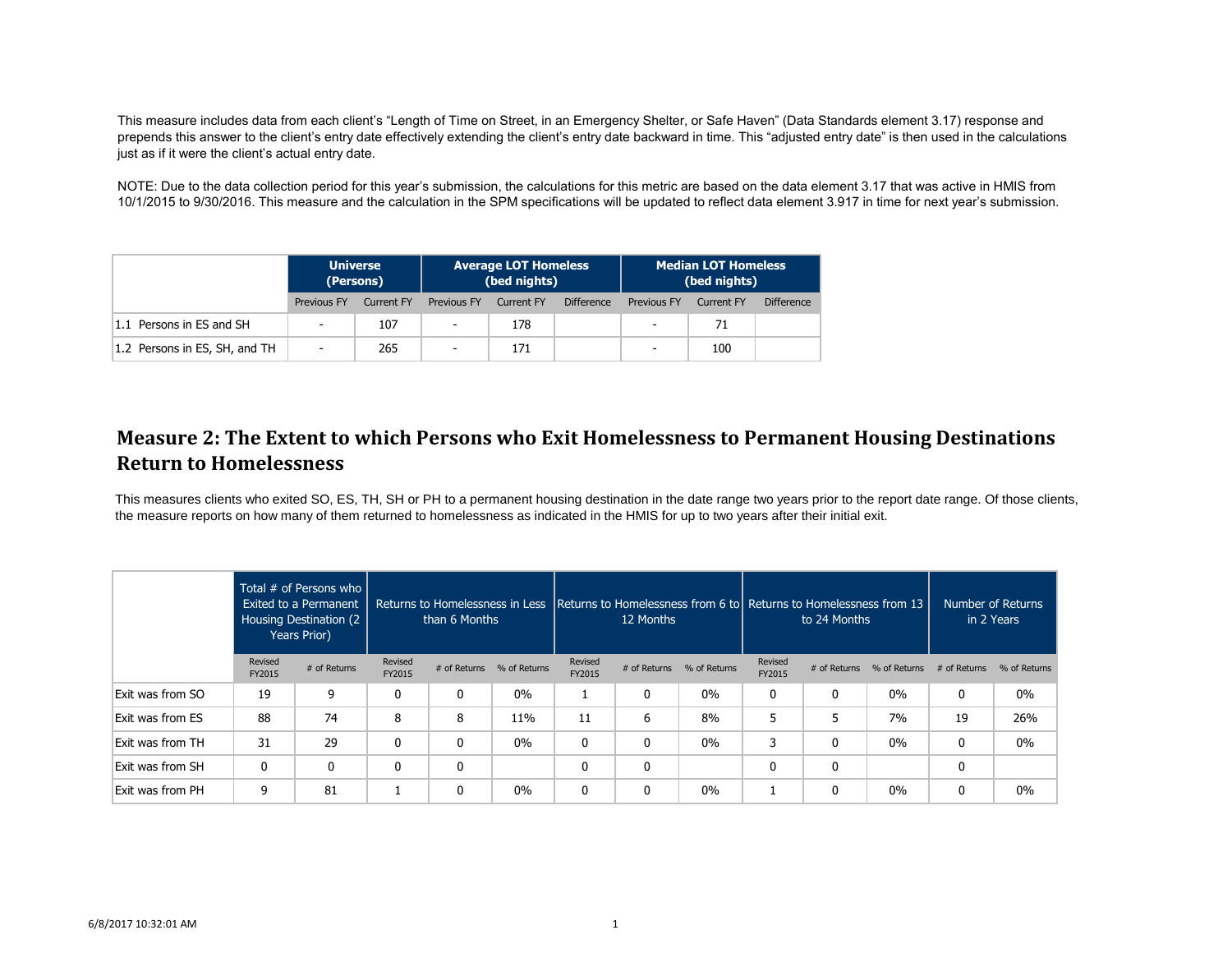| <b>TOTAL</b><br>' Returns to<br>Home<br>leccnecc<br>51 IC 53 | $14-$<br>T T | 193<br>$ -$ |  |  | 4% | -- |  | 3% |  |  | 3% | 10<br>-- | 10% |
|--------------------------------------------------------------|--------------|-------------|--|--|----|----|--|----|--|--|----|----------|-----|
|--------------------------------------------------------------|--------------|-------------|--|--|----|----|--|----|--|--|----|----------|-----|

## **Measure 3: Number of Homeless Persons**

#### Metric 3.1 – Change in PIT Counts

This measures the change in PIT counts of sheltered and unsheltered homeless person as reported on the PIT (not from HMIS).

|                                                                | 2015 PIT Count | <b>Most Recent</b><br><b>PIT Count</b> | <b>Difference</b> |
|----------------------------------------------------------------|----------------|----------------------------------------|-------------------|
| Universe: Total PIT Count of sheltered and unsheltered persons | 129            | 80                                     | $-49$             |
| <b>Emergency Shelter Total</b>                                 | 81             | 21                                     | -60               |
| Safe Haven Total                                               | 0              | 0                                      | 0                 |
| <b>Transitional Housing Total</b>                              | 28             | 44                                     | 16                |
| <b>Total Sheltered Count</b>                                   | 109            | 65                                     | -44               |
| <b>Unsheltered Count</b>                                       | 20             | 15                                     | -5                |

#### Metric 3.2 – Change in Annual Counts

This measures the change in annual counts of sheltered homeless persons in HMIS.

|                                                         | <b>Submitted</b><br><b>FY2015</b> | Revised FY2015 | <b>Current FY</b> | <b>Difference</b> |
|---------------------------------------------------------|-----------------------------------|----------------|-------------------|-------------------|
| Universe: Unduplicated Total sheltered homeless persons | 333                               | 333            | 269               | -64               |
| Emergency Shelter Total                                 | 255                               | 255            | 84                | $-171$            |
| Safe Haven Total                                        | 0                                 |                | 0                 | 0                 |
| Transitional Housing Total                              | 110                               | 110            | 187               | 77                |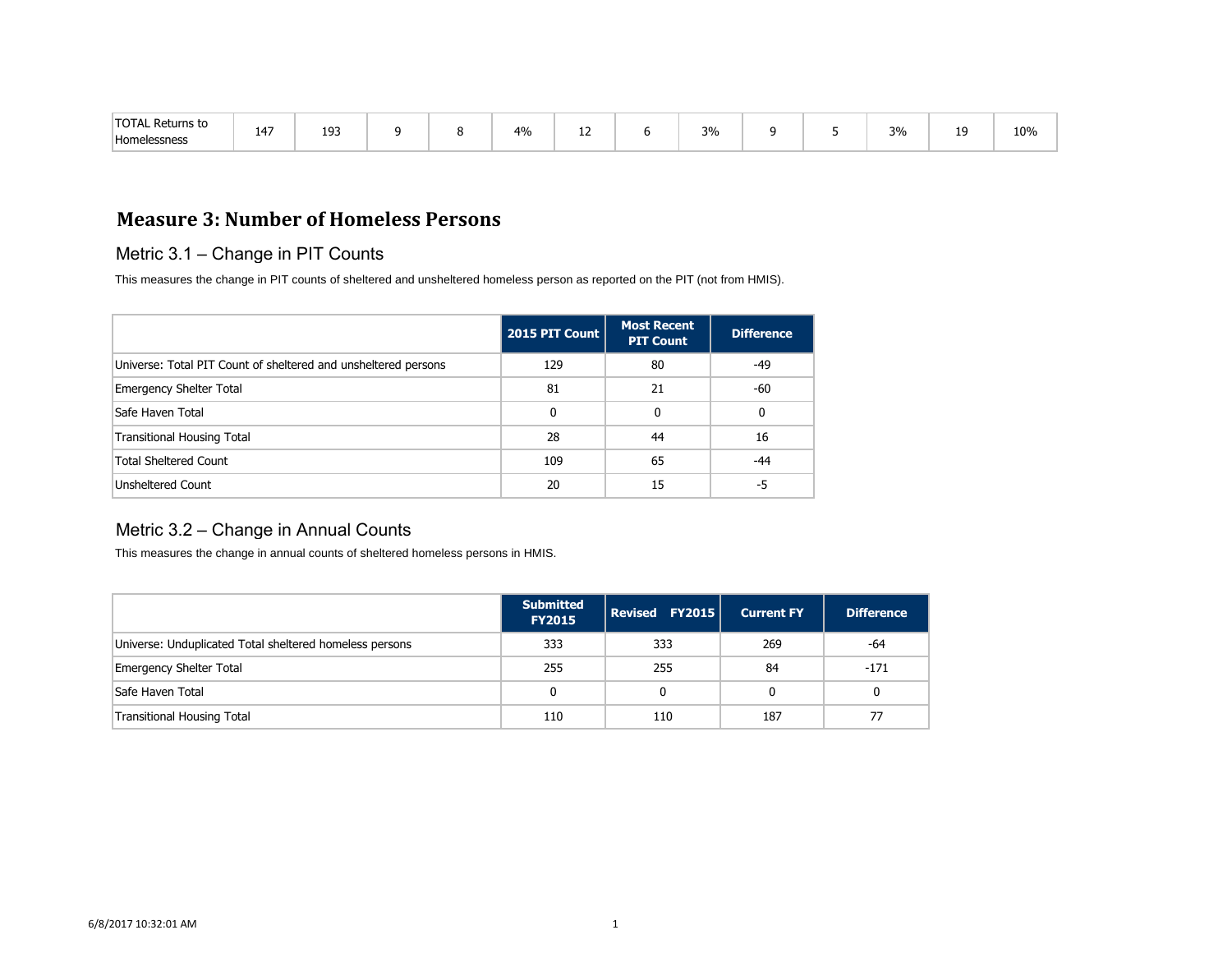### **Measure 4: Employment and Income Growth for Homeless Persons in CoC Program-funded Projects**

|--|

|                                                  | <b>Submitted</b><br><b>FY2015</b> | <b>Revised</b><br><b>FY2015</b> | <b>Current FY</b> | <b>Difference</b> |
|--------------------------------------------------|-----------------------------------|---------------------------------|-------------------|-------------------|
| Universe: Number of adults (system stayers)      | 46                                | 44                              |                   |                   |
| Number of adults with increased earned income    |                                   |                                 |                   | - 1               |
| Percentage of adults who increased earned income | 2%                                | 2%                              | 0%                | $-2%$             |

#### Metric 4.2 – Change in non-employment cash income for adult system stayers during the reporting period

|                                                               | <b>Submitted</b><br><b>FY2015</b> | <b>Revised</b><br><b>FY2015</b> | <b>Current FY</b> | <b>Difference</b> |
|---------------------------------------------------------------|-----------------------------------|---------------------------------|-------------------|-------------------|
| Universe: Number of adults (system stayers)                   | 46                                | 44                              | 51                |                   |
| Number of adults with increased non-employment cash income    |                                   |                                 |                   | $-4$              |
| Percentage of adults who increased non-employment cash income | 13%                               | 9%                              | $0\%$             | $-9%$             |

### Metric 4.3 – Change in total income for adult system stayers during the reporting period

|                                                 | <b>Submitted</b><br><b>FY2015</b> | <b>Revised</b><br><b>FY2015</b> | <b>Current FY</b> | <b>Difference</b> |
|-------------------------------------------------|-----------------------------------|---------------------------------|-------------------|-------------------|
| Universe: Number of adults (system stayers)     | 46                                | 44                              | 51                |                   |
| Number of adults with increased total income    |                                   |                                 | 0                 | -5                |
| Percentage of adults who increased total income | 15%                               | 11%                             | $0\%$             | $-11%$            |

#### Metric 4.4 – Change in earned income for adult system leavers

|                                                          | <b>Submitted</b><br><b>FY2015</b> | <b>Revised</b><br><b>FY2015</b> | <b>Current FY</b> | <b>Difference</b> |
|----------------------------------------------------------|-----------------------------------|---------------------------------|-------------------|-------------------|
| Universe: Number of adults who exited (system leavers)   |                                   |                                 |                   |                   |
| Number of adults who exited with increased earned income |                                   |                                 |                   |                   |
| Percentage of adults who increased earned income         | $0\%$                             | 0%                              | <b>20%</b>        | 20%               |

Metric 4.5 – Change in non-employment cash income for adult system leavers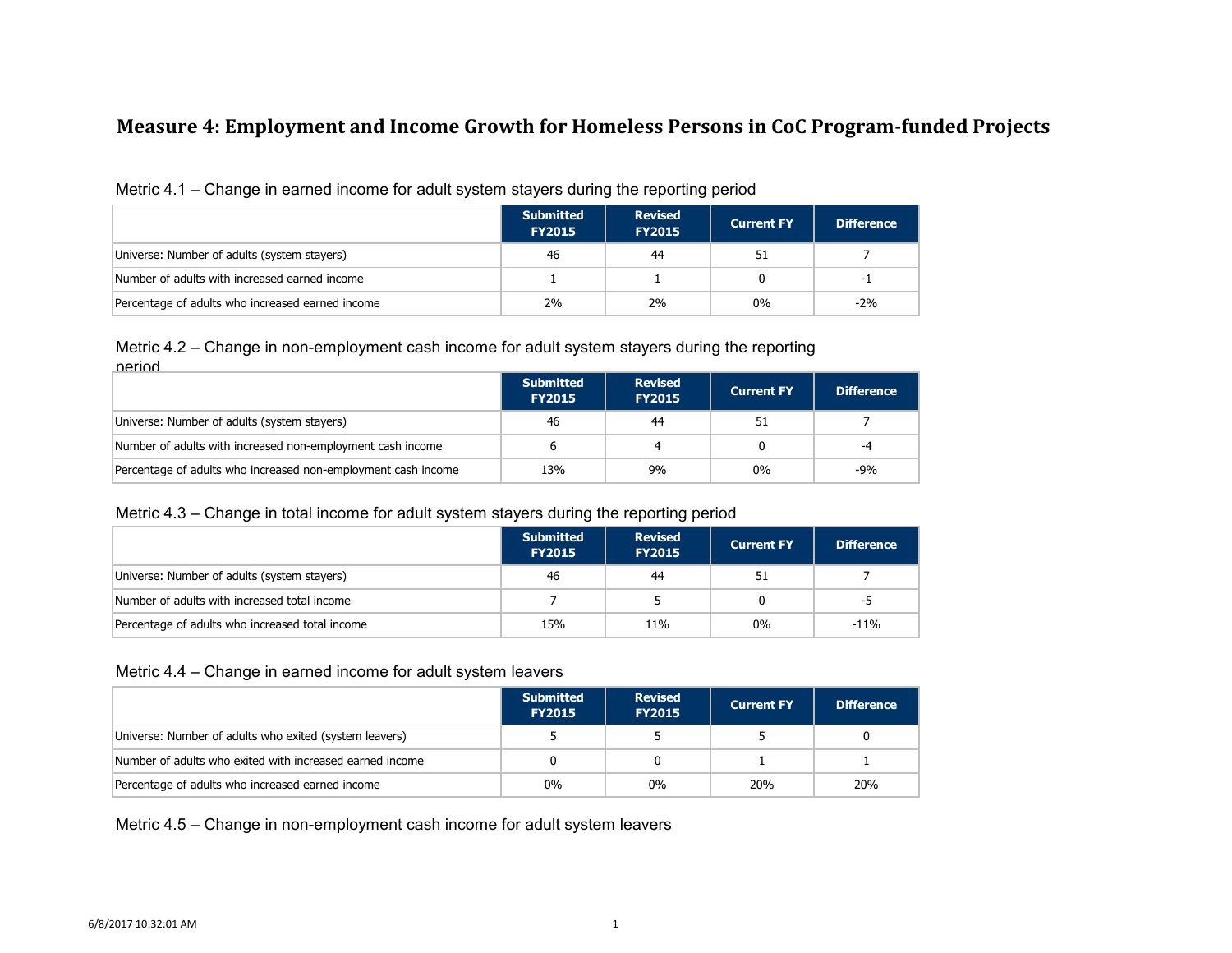|                                                                           | <b>Submitted</b><br><b>FY2015</b> | <b>Revised</b><br><b>FY2015</b> | <b>Current FY</b> | <b>Difference</b> |
|---------------------------------------------------------------------------|-----------------------------------|---------------------------------|-------------------|-------------------|
| Universe: Number of adults who exited (system leavers)                    |                                   |                                 |                   |                   |
| Number of adults who exited with increased non-employment cash<br>lincome |                                   |                                 |                   |                   |
| Percentage of adults who increased non-employment cash income             | $0\%$                             | $0\%$                           | $0\%$             | $0\%$             |

### Metric 4.6 – Change in total income for adult system leavers

|                                                         | <b>Submitted</b><br><b>FY2015</b> | <b>Revised</b><br><b>FY2015</b> | <b>Current FY</b> | <b>Difference</b> |
|---------------------------------------------------------|-----------------------------------|---------------------------------|-------------------|-------------------|
| Universe: Number of adults who exited (system leavers)  |                                   |                                 |                   |                   |
| Number of adults who exited with increased total income |                                   |                                 |                   |                   |
| Percentage of adults who increased total income         | $0\%$                             | $0\%$                           | <b>20%</b>        | 20%               |

# **Measure 5: Number of persons who become homeless for the 1st time**

Metric 5.1 – Change in the number of persons entering ES, SH, and TH projects with no prior enrollments in HMIS

|                                                                                                                                                                                   | <b>Submitted</b><br><b>FY 2015</b> | <b>Revised</b><br><b>FY2015</b> | <b>Current FY</b> | <b>Difference</b> |
|-----------------------------------------------------------------------------------------------------------------------------------------------------------------------------------|------------------------------------|---------------------------------|-------------------|-------------------|
| Universe: Person with entries into ES, SH or TH during the reporting<br>period.                                                                                                   | 253                                | 253                             | 217               | -36               |
| Of persons above, count those who were in ES, SH, TH or any PH within<br>24 months prior to their entry during the reporting year.                                                | 43                                 | 43                              | 25                | -18               |
| Of persons above, count those who did not have entries in ES, SH, TH or<br>PH in the previous 24 months. (i.e. Number of persons experiencing<br>homelessness for the first time) | 210                                | 210                             | 192               | -18               |

#### Metric 5.2 – Change in the number of persons entering ES, SH, TH, and PH projects with no prior enrollments in HMIS

|                                                                                                                                    | <b>Submitted</b><br><b>FY 2015</b> | <b>Revised</b><br><b>FY2015</b> | <b>Current FY</b> | <b>Difference</b> |
|------------------------------------------------------------------------------------------------------------------------------------|------------------------------------|---------------------------------|-------------------|-------------------|
| Universe: Person with entries into ES, SH, TH or PH during the reporting<br>beriod.                                                | 290                                | 290                             | 250               | -40               |
| Of persons above, count those who were in ES, SH, TH or any PH within<br>24 months prior to their entry during the reporting year. | 55                                 | 55                              | 38                | $-17$             |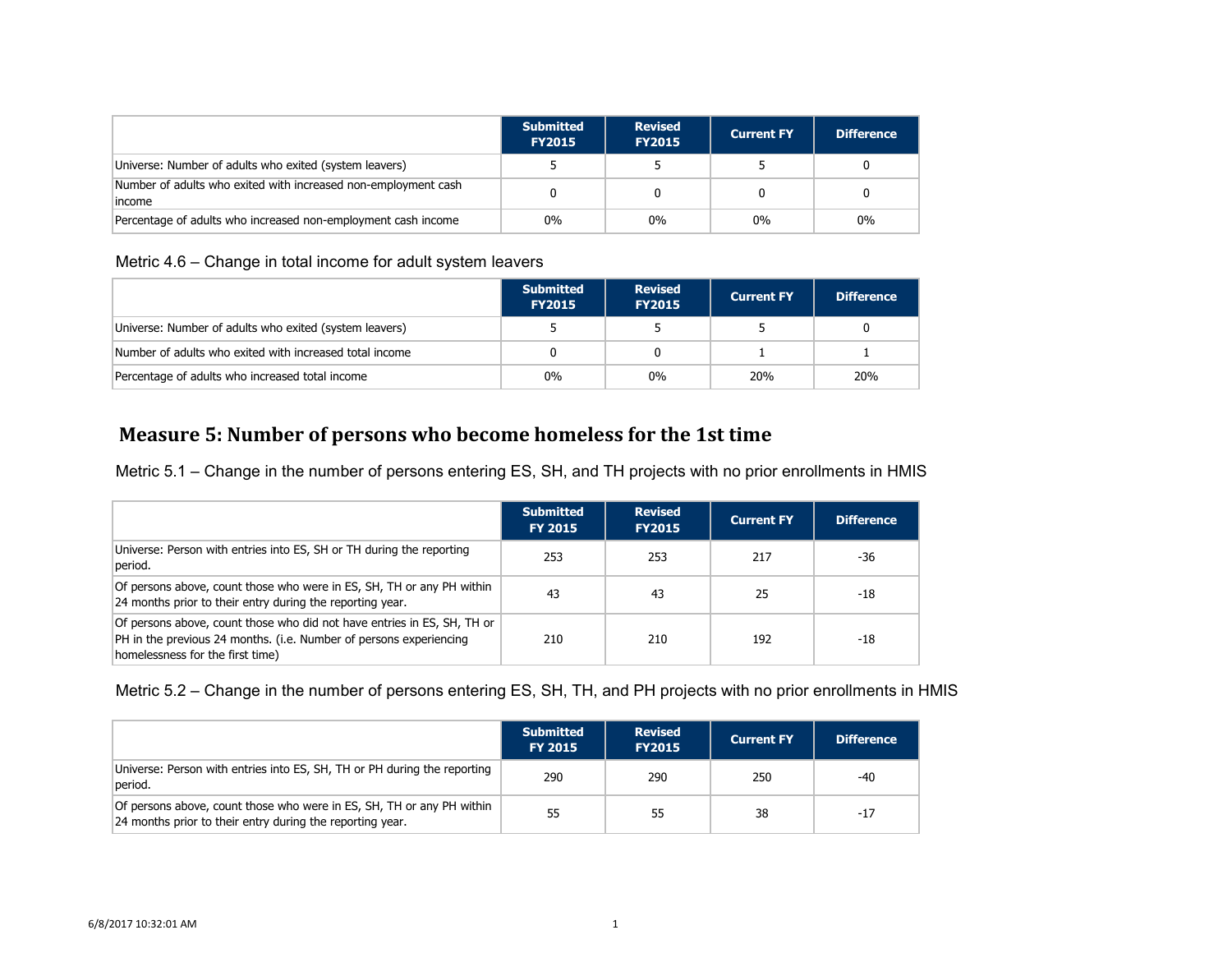| Of persons above, count those who did not have entries in ES, SH, TH or |     |     |     |       |
|-------------------------------------------------------------------------|-----|-----|-----|-------|
| PH in the previous 24 months. (i.e. Number of persons experiencing      | 235 | 235 | 212 | $-23$ |
| homelessness for the first time.)                                       |     |     |     |       |

## **Measure 6: Homeless Prevention and Housing Placement of Persons defined by category 3 of HUD's Homeless Definition in CoC Program-funded Projects**

This Measure is not applicable to CoCs in the FY2016 Resubmission reporting period.

## **Measure 7: Successful Placement from Street Outreach and Successful Placement in or Retention of Permanent Housing**

| Metric 7a.1 – Change in exits to permanent housing destinations |  |  |  |  |
|-----------------------------------------------------------------|--|--|--|--|
|-----------------------------------------------------------------|--|--|--|--|

|                                                                                      | <b>Submitted</b><br><b>FY 2015</b> | <b>Revised</b><br><b>FY2015</b> | <b>Current FY</b> | <b>Difference</b> |
|--------------------------------------------------------------------------------------|------------------------------------|---------------------------------|-------------------|-------------------|
| Universe: Persons who exit Street Outreach                                           | 19                                 | 19                              | 4                 | $-15$             |
| Of persons above, those who exited to temporary & some institutional<br>destinations |                                    |                                 |                   | -1                |
| Of the persons above, those who exited to permanent housing<br>destinations          |                                    |                                 |                   | -3                |
| 1% Successful exits                                                                  | 21%                                | 21%                             | $0\%$             | $-21%$            |

#### Metric 7b.1 – Change in exits to permanent housing destinations

|                                                                             | <b>Submitted</b><br><b>FY 2015</b> | <b>Revised</b><br><b>FY2015</b> | <b>Current FY</b> | <b>Difference</b> |
|-----------------------------------------------------------------------------|------------------------------------|---------------------------------|-------------------|-------------------|
| Universe: Persons in ES, SH, TH and PH-RRH who exited                       | 296                                | 290                             | 229               | -61               |
| Of the persons above, those who exited to permanent housing<br>destinations | 112                                | 106                             | 63                | $-43$             |
| % Successful exits                                                          | 38%                                | 37%                             | 28%               | -9%               |

Metric 7b.2 – Change in exit to or retention of permanent housing